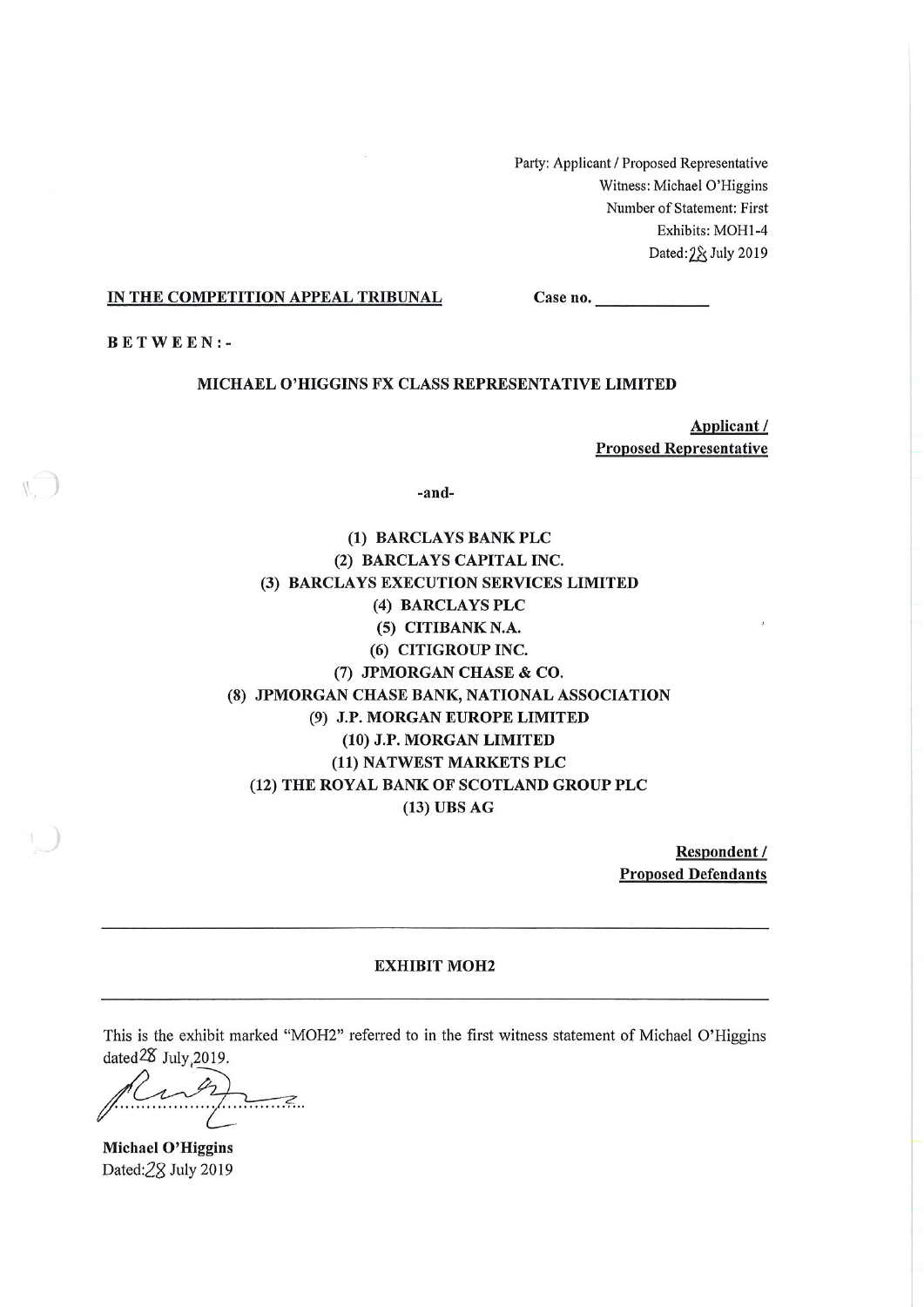THE COMPANIES ACT 2006

# PRIVATE COMPANY LIMITED BY GUARANTEE

# ARTICLES OF ASSOCIATION

OF

# MICHAEL O'HIGGINS FX CLASS REPRESENTATIVE LIMITED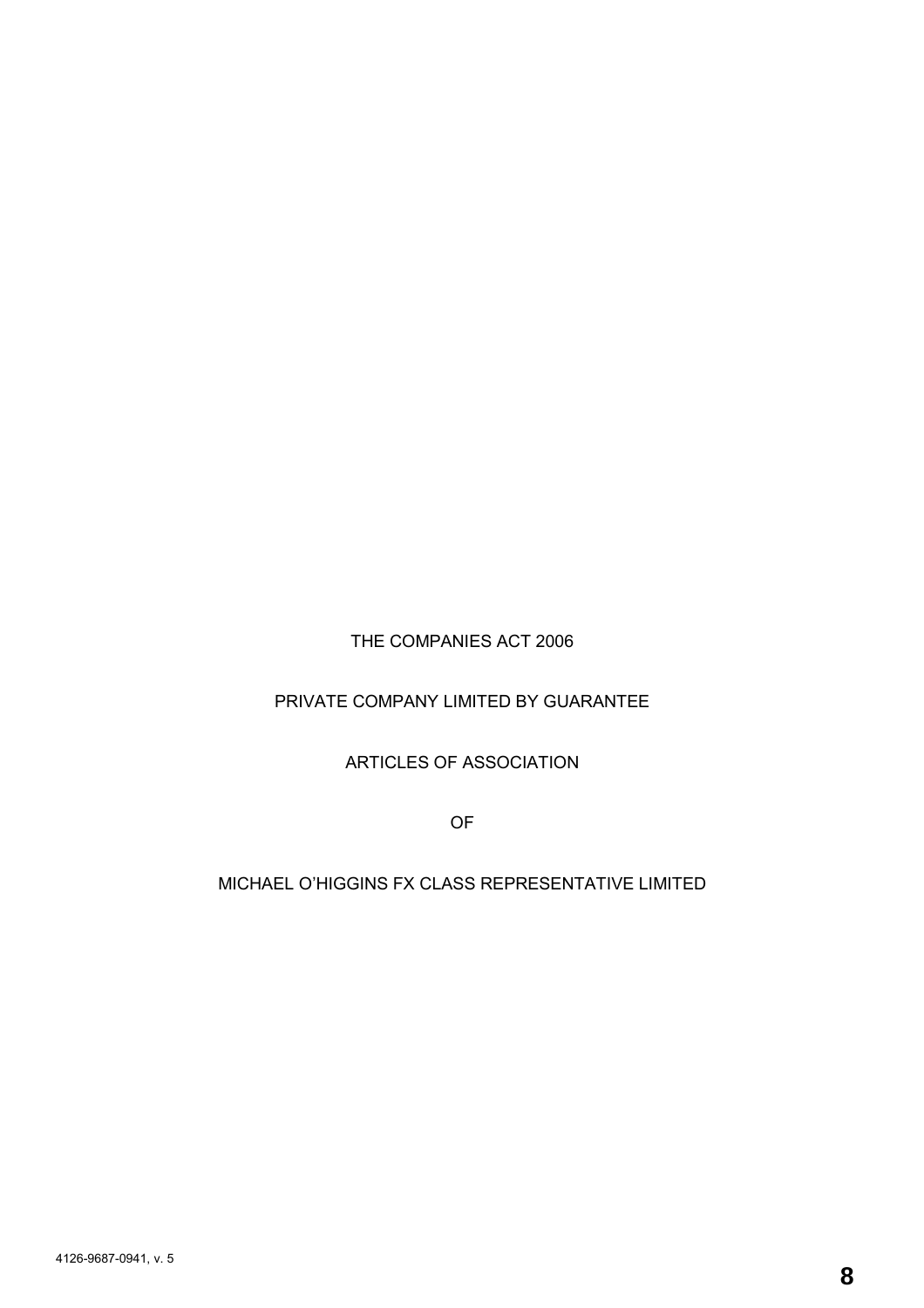# **CONTENTS**

| 1.  |  |
|-----|--|
| 2.  |  |
| 3.  |  |
| 4.  |  |
| 5.  |  |
| 6.  |  |
| 7.  |  |
| 8.  |  |
| 9.  |  |
| 10. |  |
| 11. |  |
| 12. |  |
| 13. |  |
| 14. |  |
| 15. |  |
| 16. |  |
| 17. |  |
| 18. |  |
| 19. |  |
| 20. |  |
| 21. |  |
| 22. |  |
| 23. |  |
| 24. |  |
| 25. |  |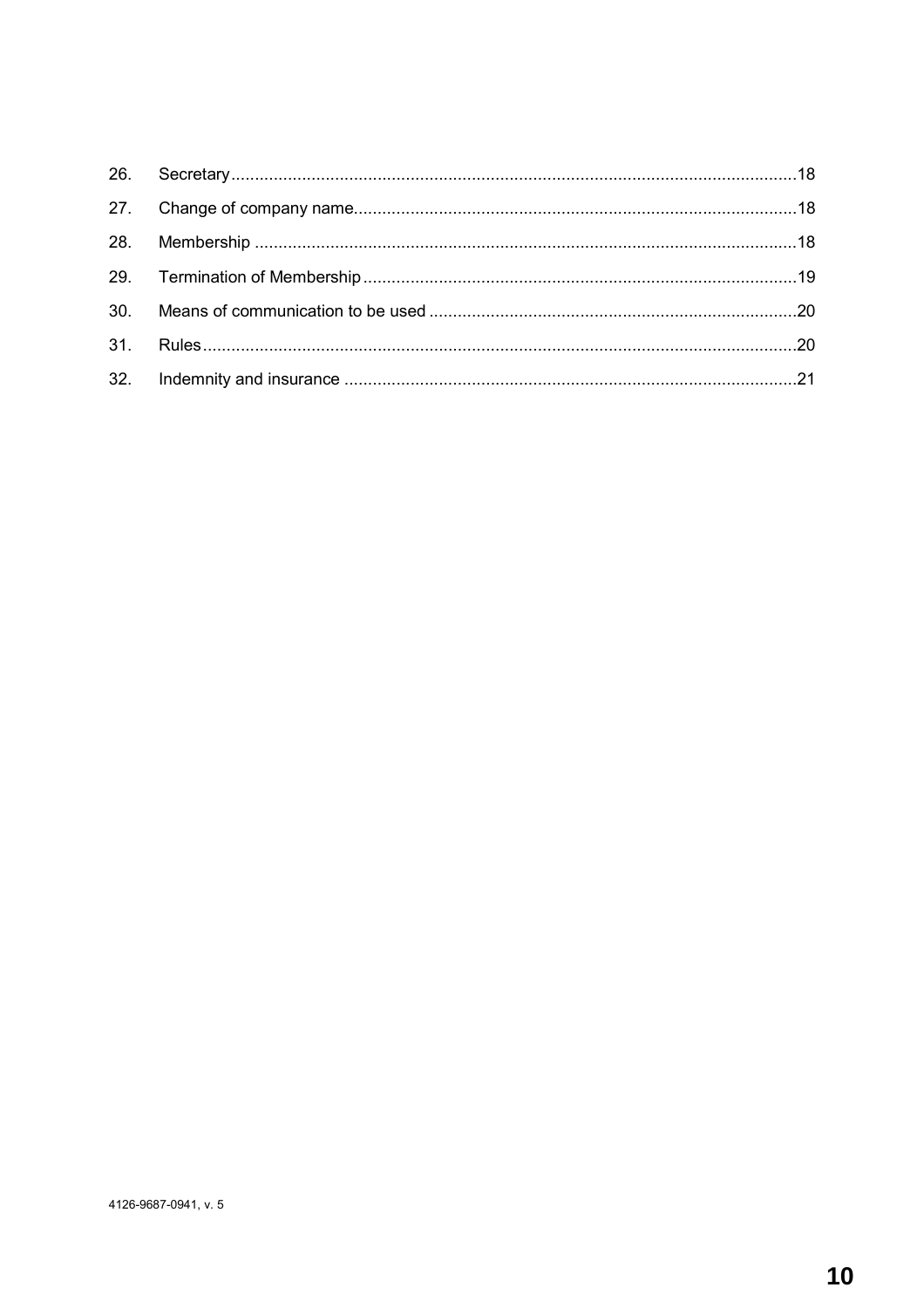# **THE COMPANIES ACT 2006 PRIVATE COMPANY LIMITED BY GUARANTEE ARTICLES OF ASSOCIATION**

#### **OF**

#### **MICHAEL O'HIGGINS FX CLASS REPRESENTATIVE LIMITED (the "Company")**

#### **Interpretation, Objects and Limitation of Liability**

#### **1. Interpretation**

1.1 In these Articles, unless the context otherwise requires:

**Act:** means the Companies Act 2006;

**Appointor:** has the meaning given in Article 23(1);

**Articles:** means the Company's articles of association for the time being in force;

**bankruptcy:** includes insolvency proceedings in a jurisdiction other than England and Wales or Northern Ireland which have an effect similar to that of bankruptcy;

**Business Day:** means any day (other than a Saturday, Sunday or public holiday in England) when banks in London are open for business;

**Class Member:** means any person who is a "class member", as defined in Rule 73 of the Competition Appeal Tribunal Rules 2015, in relation to the Collective Proceedings, whether or not that person has opted in to the Collective Proceedings, and "Class Members" means the Class Members from time to time;

**Collective Proceedings:** means any proceedings (including any steps taken in contemplation of proceedings) which have been or may be commenced in the Competition Appeal Tribunal pursuant to section 47B of the Competition Act 1998 in the name of the Company in respect of the losses which Class Members have suffered as a result of the FX Cartel, including where the context so admits, any appeal proceedings commenced in respect of such proceedings;

**Conflict:** means a situation in which a director has or can have, a direct or indirect interest that conflicts or possibly may conflict, with the interests of the Company;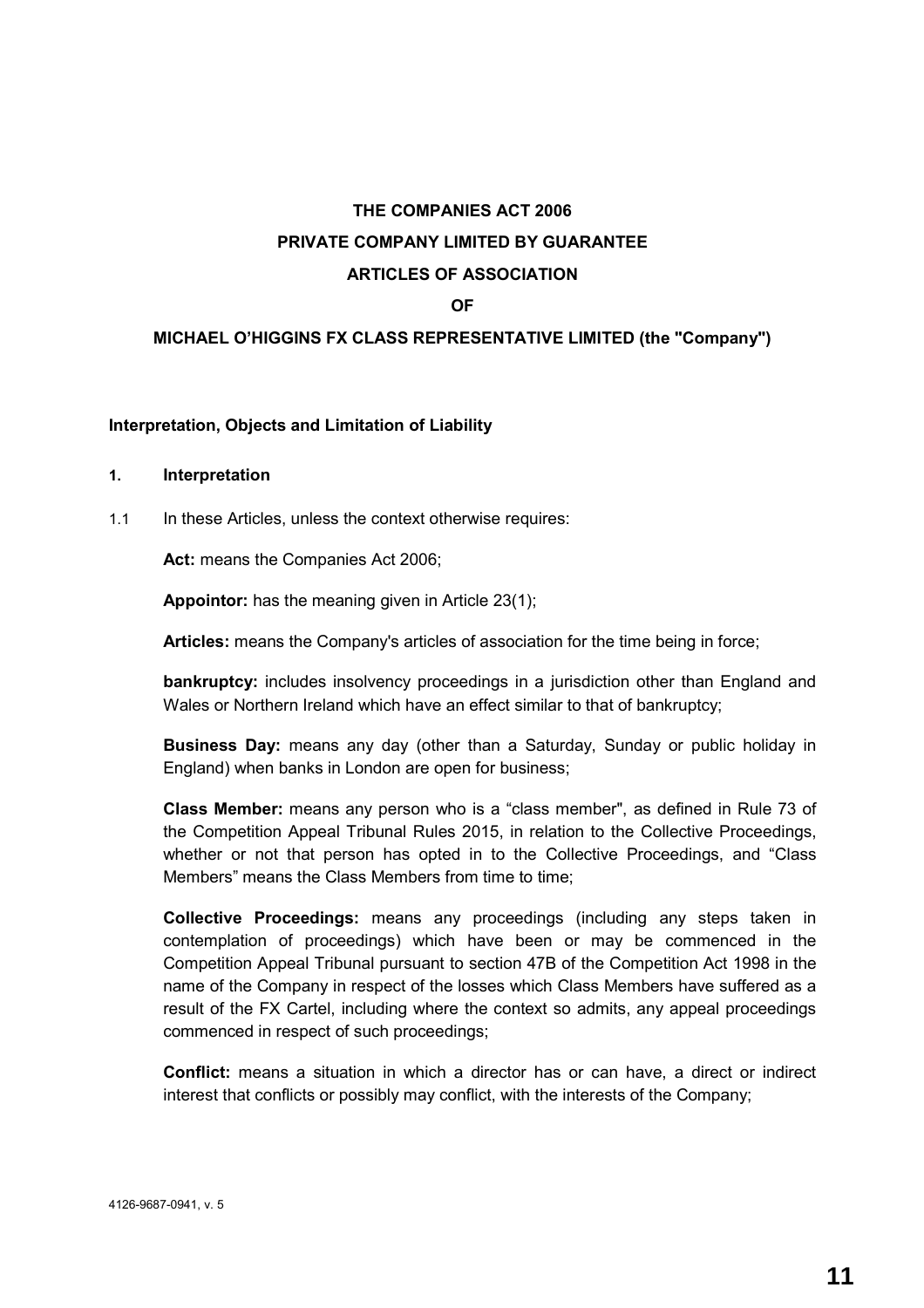**director:** means a director of the Company and includes any person occupying the position of director, by whatever name called;

**document:** includes, unless otherwise specified, any document sent or supplied in electronic form;

**electronic form:** has the meaning given in section 1168 of the Act;

**Eligible Director:** means a director who would be entitled to vote on the matter at a meeting of directors (but excluding in relation to the authorisation of a Conflict pursuant to Article 19, any director whose vote is not to be counted in respect of the particular matter);

**Funder:** means any third party litigation funder, by whatever name called, instructed by the Company to fund the Collective Proceedings;

**Funding Agreement:** means any agreement with a Funder to fund the Collective Proceedings and/or any other Proceedings and/or to otherwise pursue the Company's objectives;

**FX Cartel:** means manipulation of the foreign exchange market in breach of UK, EU and EEA competition law including but not limited to the conduct identified in decisions of the European Commission in Case Number COMP/40135;

**Interested Director:** has the meaning given in Article 19.1;

**Member:** means a person whose name is entered in the Register of Members of the Company and Membership shall be construed accordingly;

**Model Articles:** means the model articles for private companies limited by guarantee contained in Schedule 2 of the Companies (Model Articles) Regulations 2008 (*SI 2008/3229*) as amended prior to the date of adoption of these Articles, and reference to a numbered "Model Article" is a reference to that article of the Model Articles;

**participate:** in relation to a director's meeting, has the meaning given in Model Article 10;

**Proceedings:** means litigation (whether in the Competition Appeal Tribunal or any other court or tribunal), mediation, negotiation or any other form of alternative dispute resolution relating to the fulfilment of the Company's objects as set out in Article 2;

**Rules:** means the rules from time to time in force, inter alia, governing the rights and obligations of the Company and the Class Members in relation to the Collective Proceedings;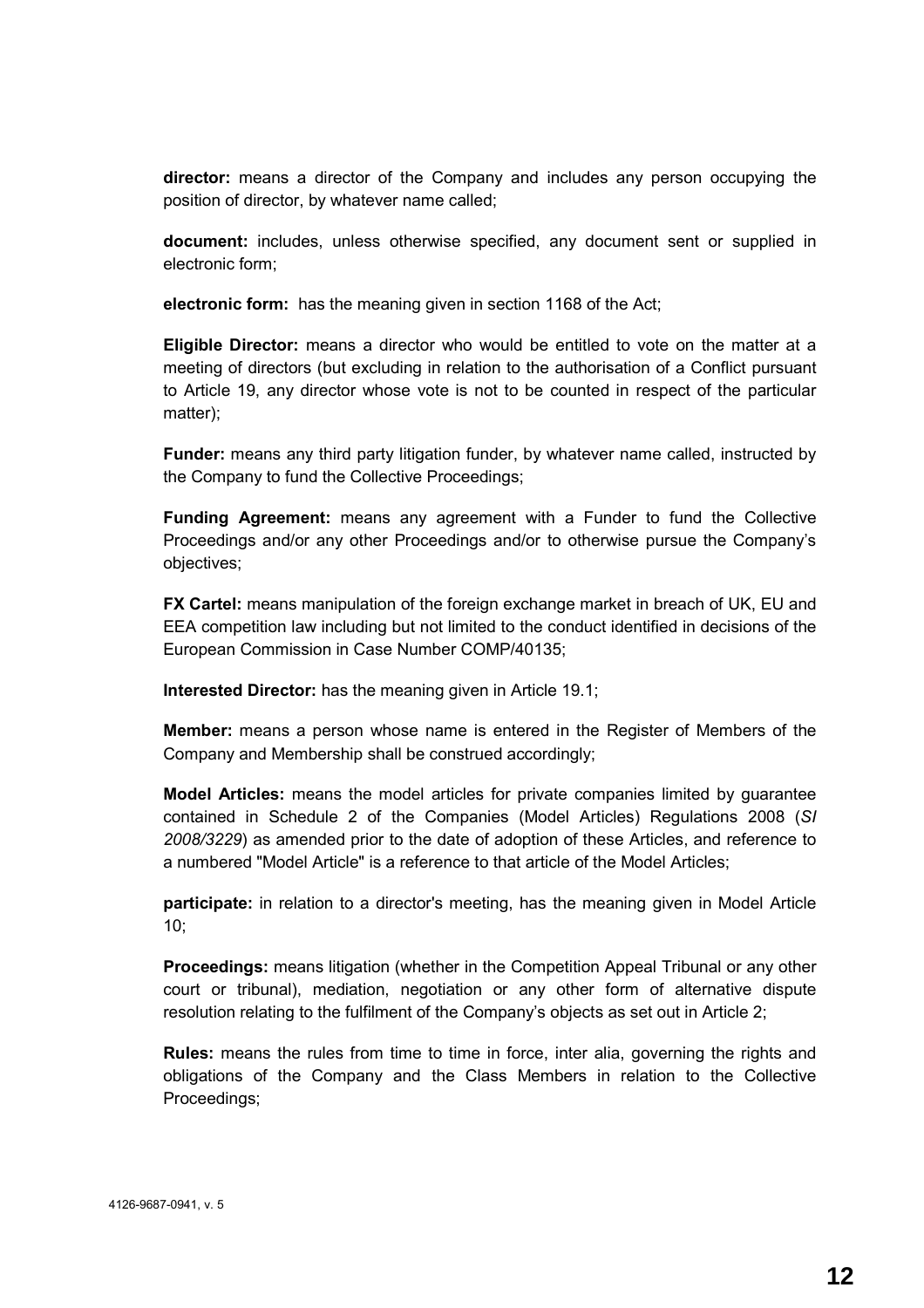**secretary:** means the secretary of the Company and any other person appointed to perform the duties of the secretary of the Company, including a joint, assistant or deputy secretary;

**special resolution:** has the meaning given in section 283 of the Act;

**subsidiary:** has the meaning given in section 1159 of the Act;

**writing:** means the representation or reproduction of words, symbols or other information in a visible form by any method or combination of methods, whether sent or supplied in electronic form or otherwise.

- 1.2 Save as otherwise specifically provided in these Articles, words and expressions which have particular meanings in the Model Articles shall have the same meanings in these Articles, subject to which and unless the context otherwise requires, words and expressions which have particular meanings in the Act shall have the same meanings in these Articles.
- 1.3 Headings in these Articles are used for convenience only and shall not affect the construction or interpretation of these Articles.
- 1.4 A reference in these Articles to an article is a reference to the relevant article of these Articles unless expressly provided otherwise.
- 1.5 Unless expressly provided otherwise, a reference to a statute or statutory provision shall include any subordinate legislation from time to time made under that statute or statutory provision.
- 1.6 Any word following the terms including, include, in particular, for example or any similar expression shall be construed as illustrative and shall not limit the sense of the words preceding those terms.
- 1.7 The Model Articles shall apply to the Company, except in so far as they are modified or excluded by these Articles.
- 1.8 Model Articles 19 and 20 shall not apply to the Company.
- 1.9 Model Article 3 (Directors' general authority) shall be amended by the insertion of the words "in accordance with its objects" after the words "the management of the Company's business".
- 1.10 Model Article 7 (Directors to take decisions collectively) shall be amended by:
	- (a) the insertion of the words "for the time being" at the end of Model Article  $7(2)(a)$ ; and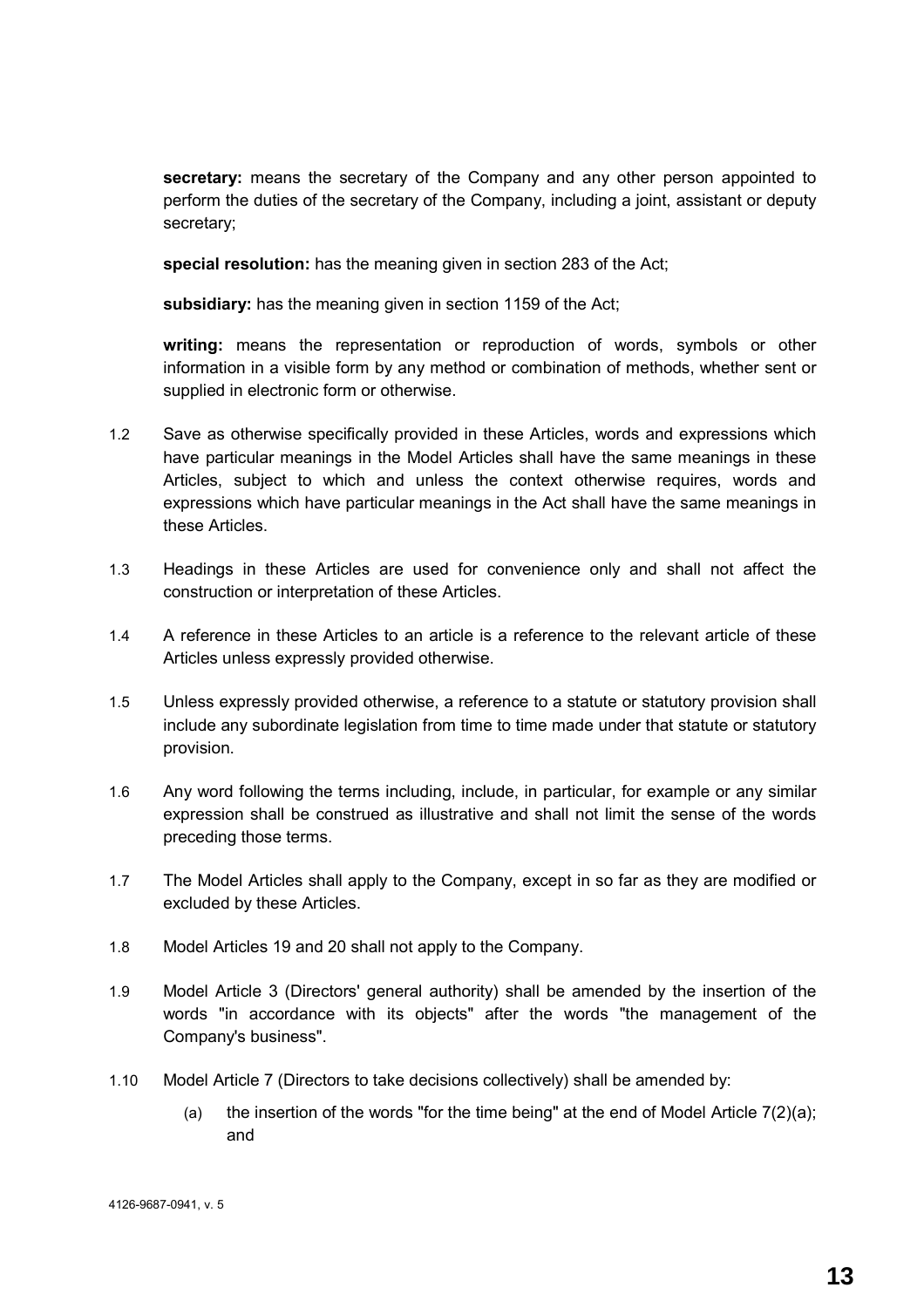- (b) the insertion in Model Article 7(2) of the words "(for so long as he remains the sole director)" after the words "and the director may".
- 1.11 Model Article 20 shall be amended by the insertion of the words "(including alternate directors)" before the words "properly incur".

#### **2. Objects**

- 2.1 The Company's objects are:
	- (a) to seek to obtain compensation for the victims of the FX Cartel through the Collective Proceedings and/or any other Proceedings;
	- (b) to commence, prosecute, defend, resist, continue, discontinue or settle proceedings or appeal proceedings in respect of the Collective Proceedings and/or any other Proceedings in the furtherance of the object set out in Article 2.1(a);
	- (c) to make investigations into the loss which actual and/or potential Class Members have suffered as a result of the FX Cartel;
	- (d) to provide information, assistance and guidance to actual and/or potential Class Members in respect of the Collective Proceedings and/or any other Proceedings;
	- (e) to provide instructions to and take advice from solicitors and other professional advisers as appropriate and/or necessary on behalf of the Class Members as a whole in respect of the Collective Proceedings and/or any other Proceedings;
	- (f) in the event of recovery of damages or any other proceeds, whether through litigation or settlement, to make provision for the apportionment of amounts recovered in the Collective Proceedings and/or any other Proceedings between the Class Members and their subsequent distribution to the Class Members as expeditiously as possible; and
	- (g) generally, to fulfil the obligations of class representative in relation to the Collective Proceedings if so appointed.
- 2.2 None of the objects set forth in any sub-clause of this Article shall be restrictively construed but the widest interpretation shall be given to each such object, and none of such objects shall, except where the context expressly so requires, be in any way limited or restricted by reference to or inference from any other object or objects set forth in such sub-clause, or by reference to or inference from the terms of any other sub-clause of this Article, or by reference to or inference from the name of the Company.
- 2.3 None of the sub-clauses of this Article and none of the objects therein specified shall be deemed subsidiary or ancillary to any of the objects specified in any other sub-clause,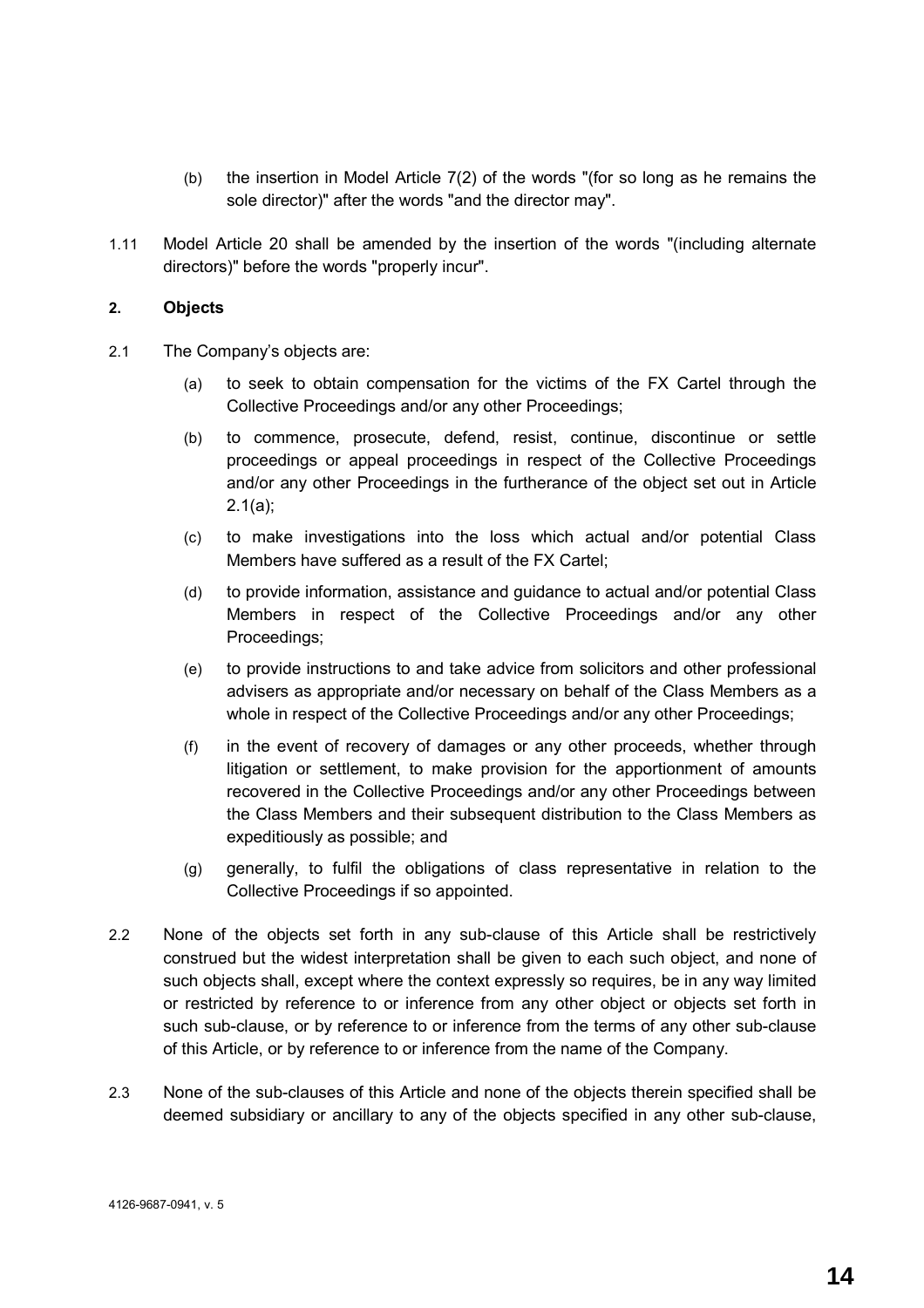and the Company shall have as full a power to exercise each and every one of the objects specified in each sub-clause of this Article as though each sub-clause contained the objects of a separate company.

2.4 The word "company" in this Article, except where used in reference to the Company, shall be deemed to include any partnership or other body of persons, whether incorporated or unincorporated and whether domiciled in the United Kingdom or elsewhere.

#### **3. Powers**

- 3.1 In pursuance of the objects set out in Article 2, the Company has the power:
	- (a) to employ, retain or engage the service of any person, partnership, company or other entity which in the absolute discretion of the Company is deemed expedient for the purposes of attaining the Company's objects or any of them;
	- (b) to invest and deal with the moneys of the Company not immediately required in such manner as may from time to time be determined, and to hold or otherwise deal with any investments made;
	- (c) to lend and advance money or give credit on any terms, and with or without security to any person, firm or company, to enter into guarantees, contracts of indemnity and suretyships of all kinds, to receive money on deposit or loan upon any terms, and to secure or guarantee in any manner and upon any terms the payment of any sum of money or the performance of any obligations by any person, firm or company;
	- (d) to borrow and raise money in any manner, and to secure and insure the repayment of any money borrowed, raised or owing by mortgage, charge, standard security, lien or other security upon the whole or any part of the Company's property or assets (whether present or future), and also by a similar mortgage, charge, standard security, lien or security to secure and guarantee the performance by the Company of any obligations or liability it may undertake or which may become binding on it;
	- (e) without limiting the power set out in Article 3.1(d), to enter into a Funding Agreement with a Funder in any manner and upon any terms as deemed expedient for the purposes of attaining the Company's objects or any of them;
	- (f) to draw, make, accept, endorse, discount, negotiate, execute and issue cheques, bills of exchange, promissory notes, bills of lading, warranties, debentures, and other negotiable or transferable instruments;
	- (g) to take out and pay premiums in relation to policies of insurance in connection with the Company's objects or any of them;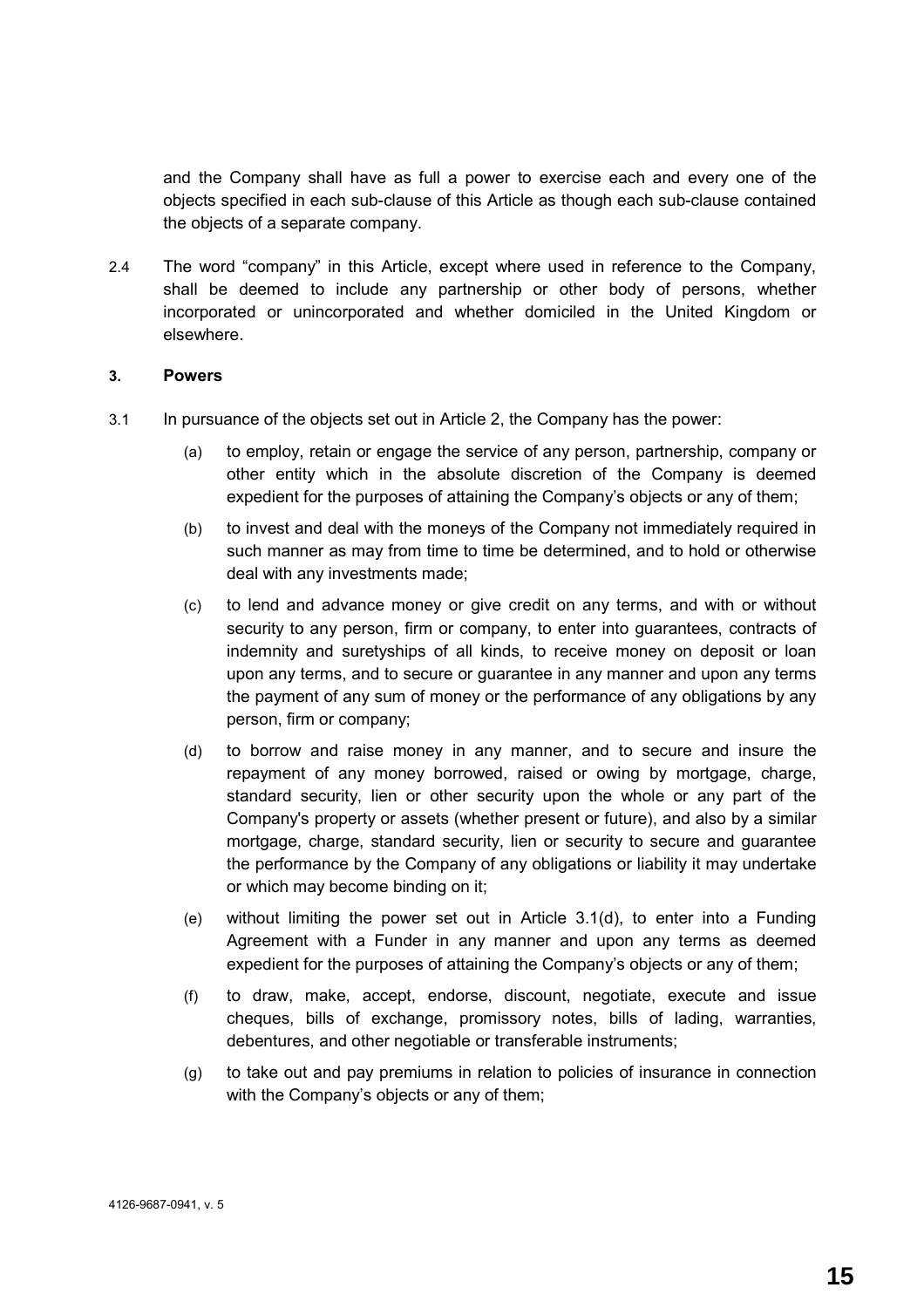- (h) to enter into any arrangement with any government or authority (supreme, municipal, local, or otherwise) that may seem conducive to the attainment of the Company's objects or any of them, and to obtain from any such government or authority any charters, decrees, rights, privileges or concessions which the Company may think desirable, and to carry out, exercise, and comply with any such charters, decrees, rights, privileges, and concessions;
- (i) to pay all or any expenses incurred in connection with the promotion, formation and incorporation of the Company, or to contract with any person, firm or company to pay the same;
- (j) to do all or any of the things or matters aforesaid in any part of the world and either as principals, agents, contractors or otherwise, and by or through agents, brokers, sub-contractors or otherwise, and either alone or in conjunction with others; and
- (k) to do all such other things as may be deemed incidental or conducive to the attainment of the Company's objects or any of them.

#### **4. Income**

- 4.1 The income and property of the Company from wherever derived shall be applied solely in promoting the Company's objects as set out in Article 2.
- 4.2 No distribution shall be paid or capital otherwise returned to the Members in cash or otherwise. Nothing in these Articles shall prevent any payment in good faith by the Company of reasonable and proper remuneration to any Member, officer or servant of the Company for any services rendered to the Company, including by a Funder pursuant to any Funding Agreement.

# **5. Winding up**

- 5.1 On the winding-up or dissolution of the Company, after provision has been made for all its debts and liabilities, any assets or property that remains available to be distributed or paid, shall not be paid or distributed to the Members, but shall be applied or transferred to:
	- (a) another body with objects similar to those of the Company and whose objects include provisions substantially equivalent to Article 2; or
	- (b) a company with charitable objects and whose objects includes provisions substantially equivalent to Article 2.
- 5.2 The decision on who is to benefit from the Company's remaining assets, pursuant to Article 5.1 may be made by resolution of the Members at or before the time of winding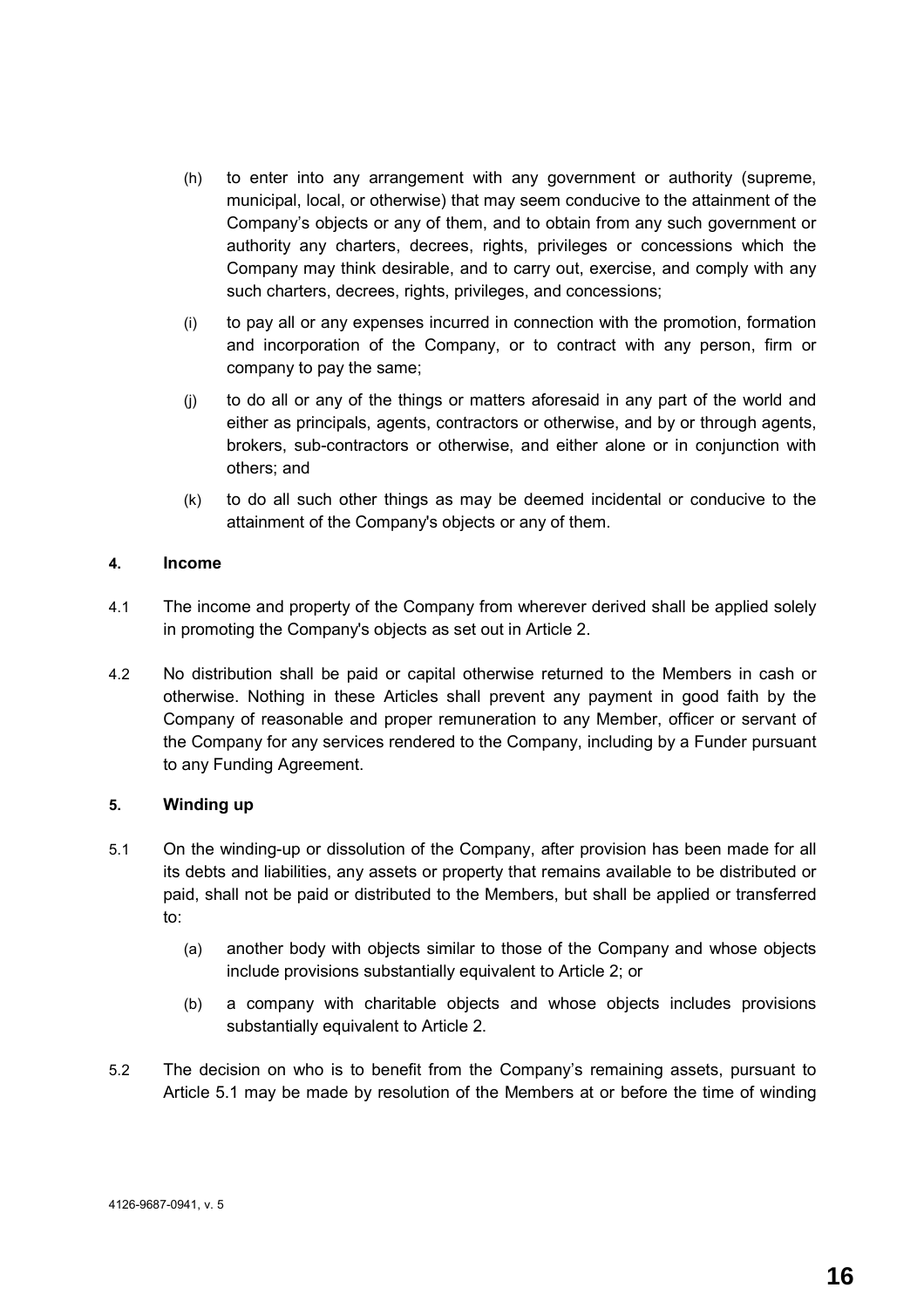up or dissolution and, subject to any such resolution of the Members, may be made by resolution of the directors at or before the time of winding up or dissolution.

#### **6. Guarantee**

- 6.1 The liability of each Member is limited to  $£1$ , being the amount that each Member undertakes to contribute to the assets of the Company in the event of its being wound up while he is a Member or within one year after he ceases to be a Member, for:
	- (a) payment of the Company's debts and liabilities contracted before he ceases to be a Member; and
	- (b) payment of the costs, charges and expenses of the winding up.

### **Directors**

#### **7. Remuneration and expenses of directors**

- 7.1 The Company may pay any reasonable expenses and remuneration consistent with the budget agreed with the Company's Funder(s) from time to time and which the directors (including alternate directors) and the secretary (if any) properly incur in connection with their attendance at:
	- (a) meetings of directors or committees of directors;
	- (b) general meetings; or
	- (c) otherwise in connection with the exercise of their powers and the discharge of their responsibilities in relation to the Company.
- 7.2 A director may not receive any other benefit or payment from the Company, unless it is authorised by this Article 7.
- 7.3 Unless the benefit or payment is permitted under Article 7.1, no director (including a Member who is also a director) or a person connected with him (as defined in section 252 of the Act) may:
	- (a) be employed by, or receive any remuneration or bonus payment from, the Company; or
	- (b) receive any other financial benefit from the Company.

#### **8. Calling a directors' meeting**

- 8.1 Any director may call a directors' meeting by giving not less than seven Business Days' notice of the meeting (or such lesser notice as all the directors may agree) to the directors or by authorising the secretary (if any) to give such notice.
- 8.2 Notice of a directors' meeting shall be given to each director in writing.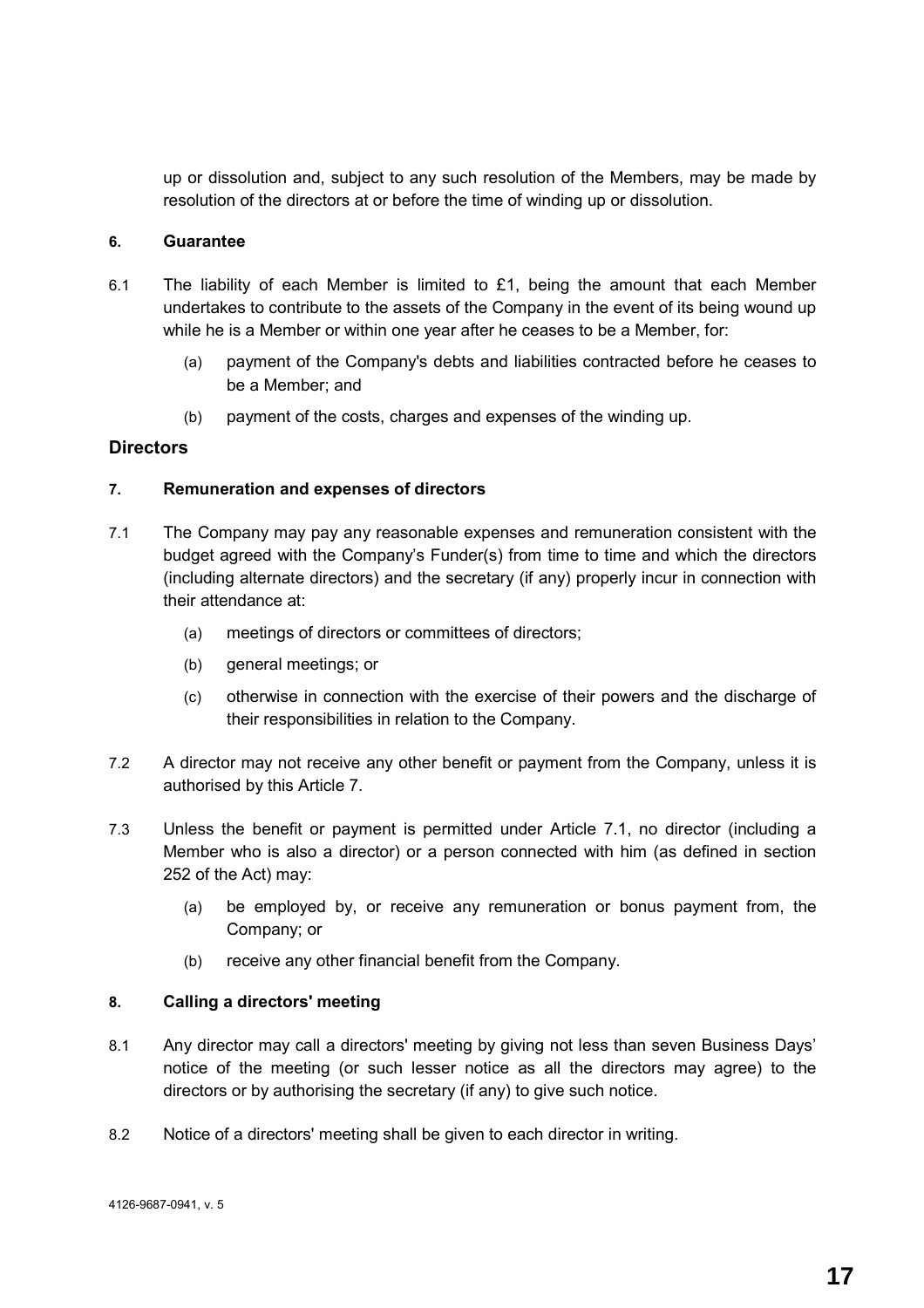8.3 A director who is absent from the UK and who has no registered address in the UK shall be given notice of the directors' meeting provided they have given sufficient contact details.

#### **9. Quorum for directors' meetings**

- 9.1 The quorum for the transaction of business at a meeting of directors is any two Eligible Directors unless there is only one director in which case it shall be one.
- 9.2 For the purposes of any meeting (or part of a meeting) held pursuant to Article 19 to authorise a Conflict, if there is only one Eligible Director in office other than the Interested Director(s), the quorum for such meeting (or part of a meeting) shall be one Eligible Director.

#### **10. Chairing of directors' meetings**

- 10.1 The directors may appoint a director to chair their meetings.
- 10.2 The person so appointed for the time being is known as the chairman.
- 10.3 The directors may terminate the chairman's appointment at any time.
- 10.4 If the chairman is not participating in a directors' meeting within ten minutes of the time at which it was to start, the participating directors must appoint one of themselves to chair it.

#### **11. Unanimous decisions**

- 11.1 A decision of the directors is taken in accordance with this Article when all Eligible Directors indicate to each other by any means that they share a common view on a matter.
- 11.2 Such a decision may take the form of a resolution in writing, where each Eligible Director has signed one or more copies of it, or to which each Eligible Director has otherwise indicated agreement in writing.
- 11.3 A decision may not be taken in accordance with this Article if the Eligible Directors would not have formed a quorum at such a meeting.

#### **12. Casting vote**

12.1 If the numbers of votes for and against a proposal at a meeting of directors are equal, the chairman or other director chairing the meeting shall not have a casting vote.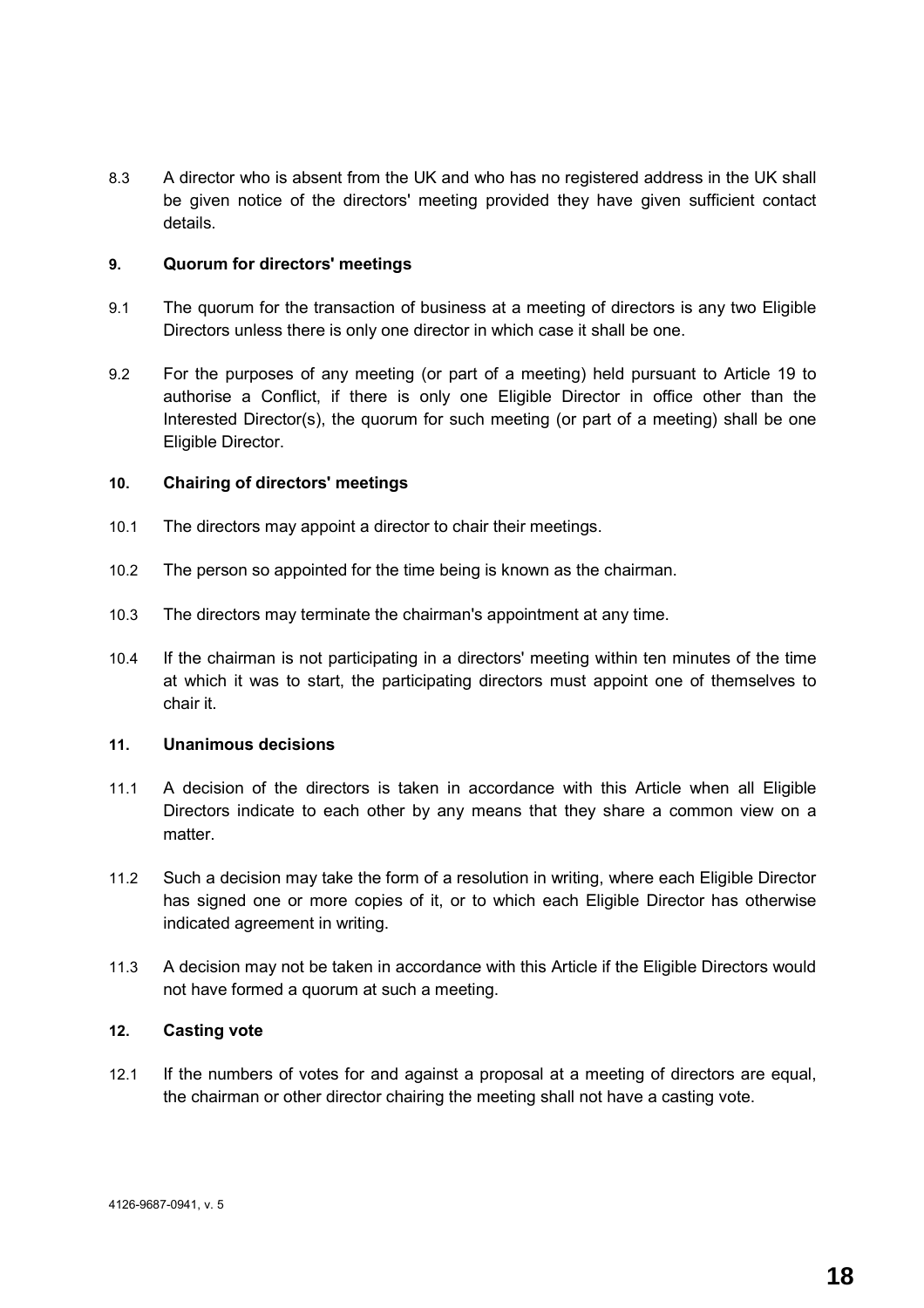#### **13. Proceedings of directors**

13.1 A person may participate in a meeting of the directors or of a committee of directors by means of electronic communication, provided that throughout the meeting all persons participating in the meeting are able to communicate interactively and simultaneously with all other parties participating in the meeting, save for accidental and temporary disconnection of the means of electronic communication during the meeting. Participation in a meeting in this manner is deemed to constitute presence in person at the meeting.

#### **14. Adjournment**

- 14.1 If the persons attending a general meeting within half an hour of the time at which the meeting was due to start do not constitute a quorum, or if during a meeting a quorum ceases to be present, the chairman of the meeting must adjourn it.
- 14.2 The chairman of the meeting may adjourn a general meeting at which a quorum is present if:
	- (a) the meeting consents to an adjournment; or
	- (b) it appears to the chairman of the meeting that an adjournment is necessary to protect the safety of any person attending the meeting or ensure that the business of the meeting is conducted in an orderly manner.
- 14.3 The chairman of the meeting must adjourn a general meeting if directed to do so by the meeting.
- 14.4 When adjourning a general meeting, the chairman of the meeting must:
	- (a) either specify the time and place to which it is adjourned or state that it is to continue at a time and place to be fixed by the directors; and
	- (b) have regard to any directions as to the time and place of any adjournment which have been given by the meeting.
- 14.5 If the continuation of an adjourned meeting is to take place more than 14 Business Days after it was adjourned, the Company must give at least 7 Business Days' notice of it (that is, excluding the day of the adjourned meeting and the day on which the notice is given):
	- (a) to the same persons to whom notice of the Company's general meetings is required to be given; and
	- (b) containing the same information which such notice is required to contain.
- 14.6 No business may be transacted at an adjourned general meeting which could not properly have been transacted at the meeting if the adjournment had not taken place.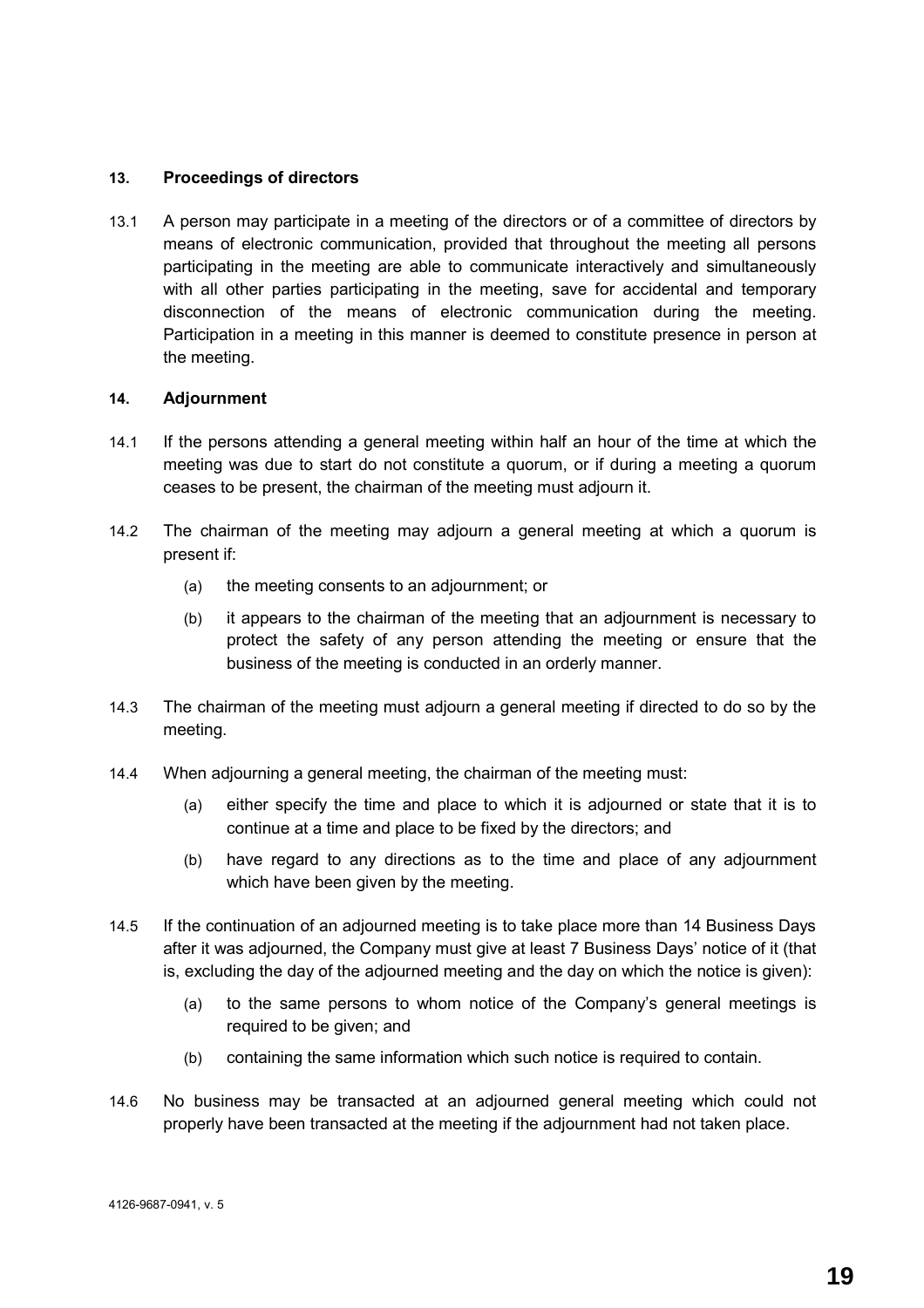#### **15. Notice of General Meetings**

15.1 The notice shall be given to all the Members and to the auditors (if appointed).

#### **16. General Meetings and Resolutions**

16.1 All general meetings shall be called by at least 14 clear Business Days' notice or by shorter notice if it is so agreed by the Members in accordance with section 307 of the Act.

#### **17. Voting at General Meetings**

- 17.1 On a vote on a resolution at a general meeting on a show of hands:
	- (a) each Member who, being an individual, is present in person has one vote;
	- (b) if a Member (whether such member is an individual or a corporation) appoints one or more proxies to attend the meeting, all proxies so appointed and in attendance at the meeting have, collectively, one vote.

#### **18. Delivery of proxy notices**

18.1 Model Article 31(1) is modified, such that a "proxy notice" (as defined in Model Article 31(1)) and any authentication of it demanded by the directors must be received at an address specified by the Company in the proxy notice not less than 48 hours before the time for holding the meeting or adjourned meeting at which the proxy appointed pursuant to the proxy notice proposes to vote; and any proxy notice received at such address less than 48 hours before the time for holding the meeting or adjourned meeting shall be invalid.

#### **19. Directors' conflicts of interest**

- 19.1 The directors may, in accordance with the requirements set out in this Article 19, authorise any Conflict proposed to them by any director which would, if not authorised, involve a director (an **Interested Director**) breaching his duty to avoid conflicts of interest under section 175 of the Act.
- 19.2 Any authorisation under this Article 19 shall be effective only if:
	- (a) to the extent permitted by the Act, the matter in question shall have been proposed by any director for consideration in the same way that any other matter may be proposed to the directors under the provisions of these Articles, or in such other manner as the directors may determine;
	- (b) any requirement as to the quorum for consideration of the relevant matter is met without counting the Interested Director; and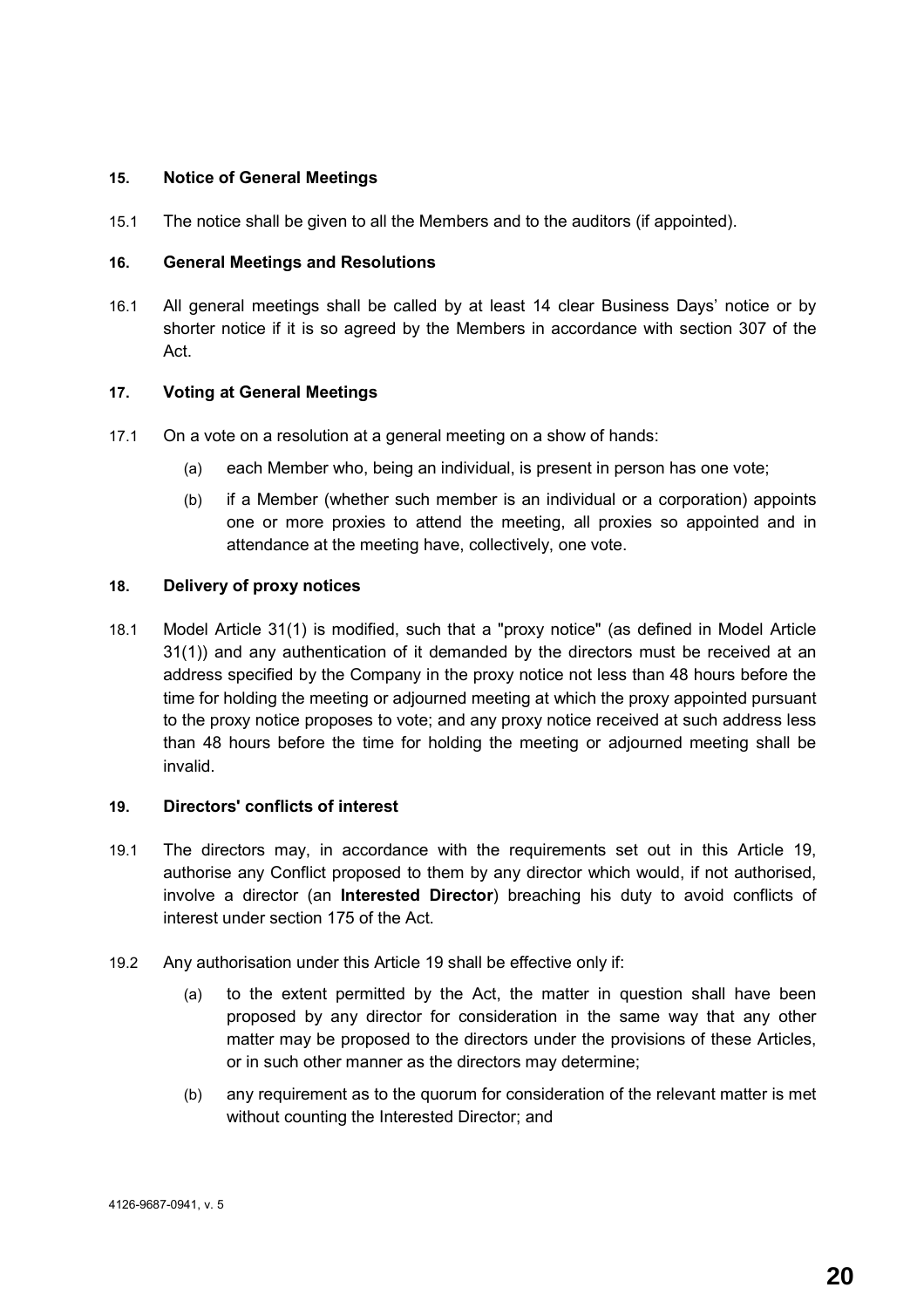- (c) the matter was agreed to without the Interested Director voting or would have been agreed to if the Interested Director's vote had not been counted.
- 19.3 Any authorisation of a Conflict under this Article 19 may (whether at the time of giving the authorisation or subsequently):
	- (a) extend to any actual or potential conflict of interest which may reasonably be expected to arise out of the matter or situation so authorised;
	- (b) provide that the Interested Director be excluded from the receipt of documents and information and the participation in discussions (whether at meetings of the directors or otherwise) related to the Conflict;
	- (c) provide that the Interested Director shall or shall not be an Eligible Director in respect of any future decision of the directors in relation to any resolution related to the Conflict;
	- (d) impose upon the Interested Director such other terms for the purposes of dealing with the Conflict as the directors think fit;
	- (e) provide that, where the Interested Director obtains, or has obtained (through his involvement in the Conflict and otherwise than through his position as a director of the Company) information that is confidential to a third party, he shall not be obliged to disclose that information to the Company, or to use it in relation to the Company's affairs where to do so would amount to a breach of that confidence; and
	- (f) permit the Interested Director to absent himself from the discussion of matters relating to the Conflict at any meeting of the directors and be excused from reviewing papers prepared by, or for, the directors to the extent they relate to such matters.
- 19.4 Where the directors authorise a Conflict, the Interested Director shall be obliged to conduct himself in accordance with any terms and conditions imposed by the directors in relation to the Conflict.
- 19.5 The directors may revoke or vary such authorisation at any time, but this shall not affect anything done by the Interested Director prior to such revocation or variation in accordance with the terms of such authorisation.
- 19.6 A director is not required, by reason of being a director (or because of the fiduciary relationship established by reason of being a director), to account to the Company for any remuneration, profit or other benefit which he derives from or in connection with a relationship involving a Conflict which has been authorised by the directors in accordance with these Articles or by the Company in a general meeting (subject in each case to any terms, limits or conditions attaching to that authorisation) and no contract shall be liable to be avoided on such grounds.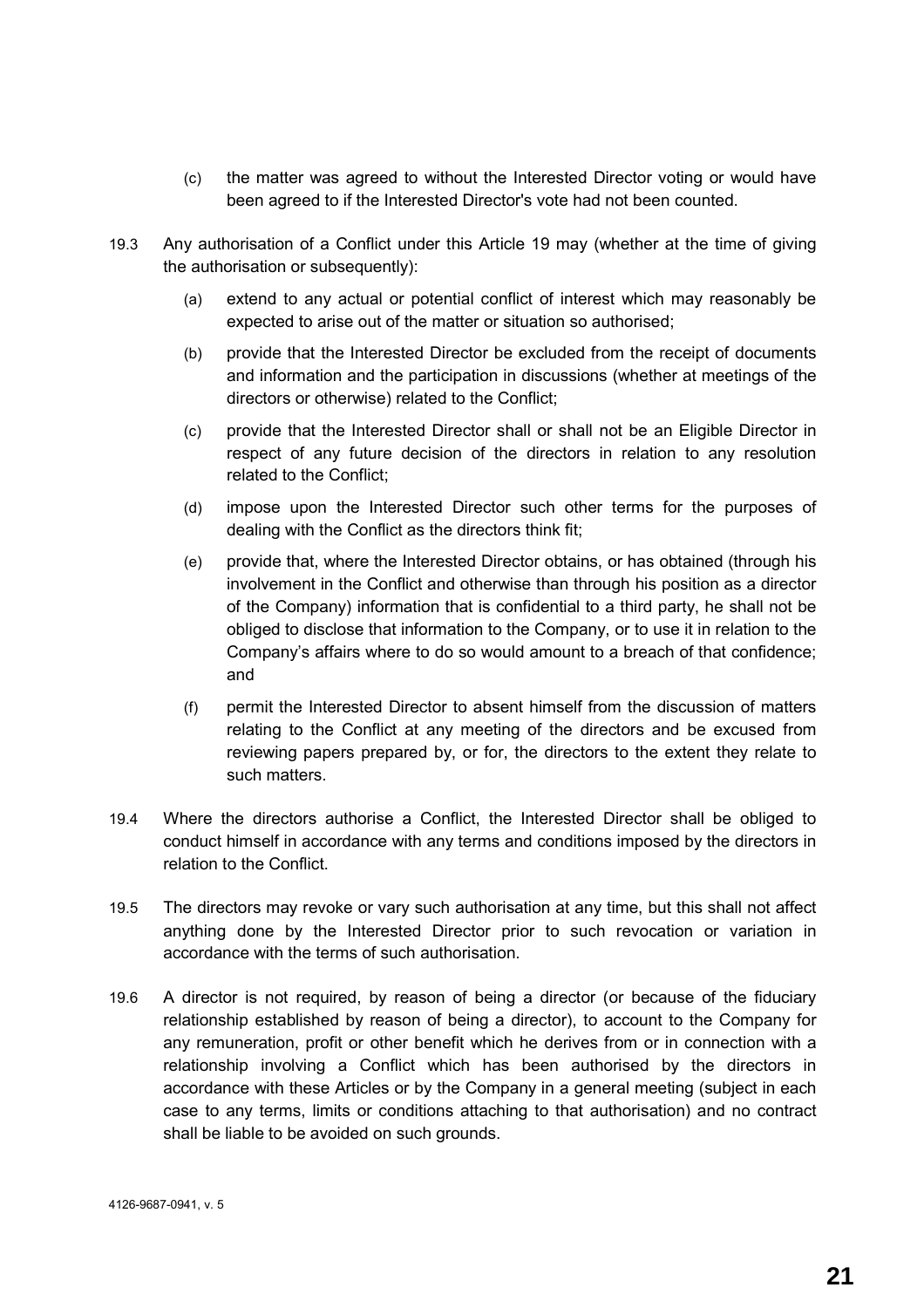- 19.7 Subject to sections 177(5) and 177(6) and sections 182(5) and 182(6) of the Act, and provided he has declared the nature and extent of his interest in accordance with the requirements of the Act, a director who is in any way, whether directly or indirectly, interested in an existing or proposed transaction or arrangement with the Company:
	- (a) may be a party to, or otherwise interested in, any transaction or arrangement with the Company or in which the Company is otherwise (directly or indirectly) interested;
	- (b) shall be an Eligible Director for the purposes of any proposed decision of the directors (or committee of directors) in respect of such existing or proposed transaction or arrangement in which he is interested;
	- (c) shall be entitled to vote at a meeting of directors (or of a committee of the directors) or participate in any unanimous decision, in respect of such existing or proposed transaction or arrangement in which he is interested;
	- (d) may act by himself or his firm in a professional capacity for the Company (otherwise than as auditor) and he or his firm shall be entitled to remuneration for professional services as if he were not a director;
	- (e) may be a director or other officer of, or employed by, or a party to a transaction or arrangement with, or otherwise interested in, any body corporate in which the Company is otherwise (directly or indirectly) interested; and
	- (f) shall not, save as he may otherwise agree, be accountable to the Company for any benefit which he (or a person connected with him (as defined in section 252 of the Act)) derives from any such transaction or arrangement or from any such office or employment or from any interest in any such body corporate and no such transaction or arrangement shall be liable to be avoided on the grounds of any such interest or benefit nor shall the receipt of any such remuneration or other benefit constitute a breach of his duty under section 176 of the Act.

#### **20. Records of decisions to be kept**

20.1 Where decisions of the directors are taken by electronic means, such decisions shall be recorded by the directors in permanent form, so that they may be read with the naked eye.

#### **21. Death or bankruptcy of sole member director**

21.1 In any case where a Member or director dies or lacks capacity or becomes bankrupt and the Company has no Members and no directors, Scott+Scott Europe LLP, a limited liability partnership incorporated in England and Wales under registered number OC402307, shall have the right to appoint a natural person, who is willing to act and permitted to do so, to be a director of the Company.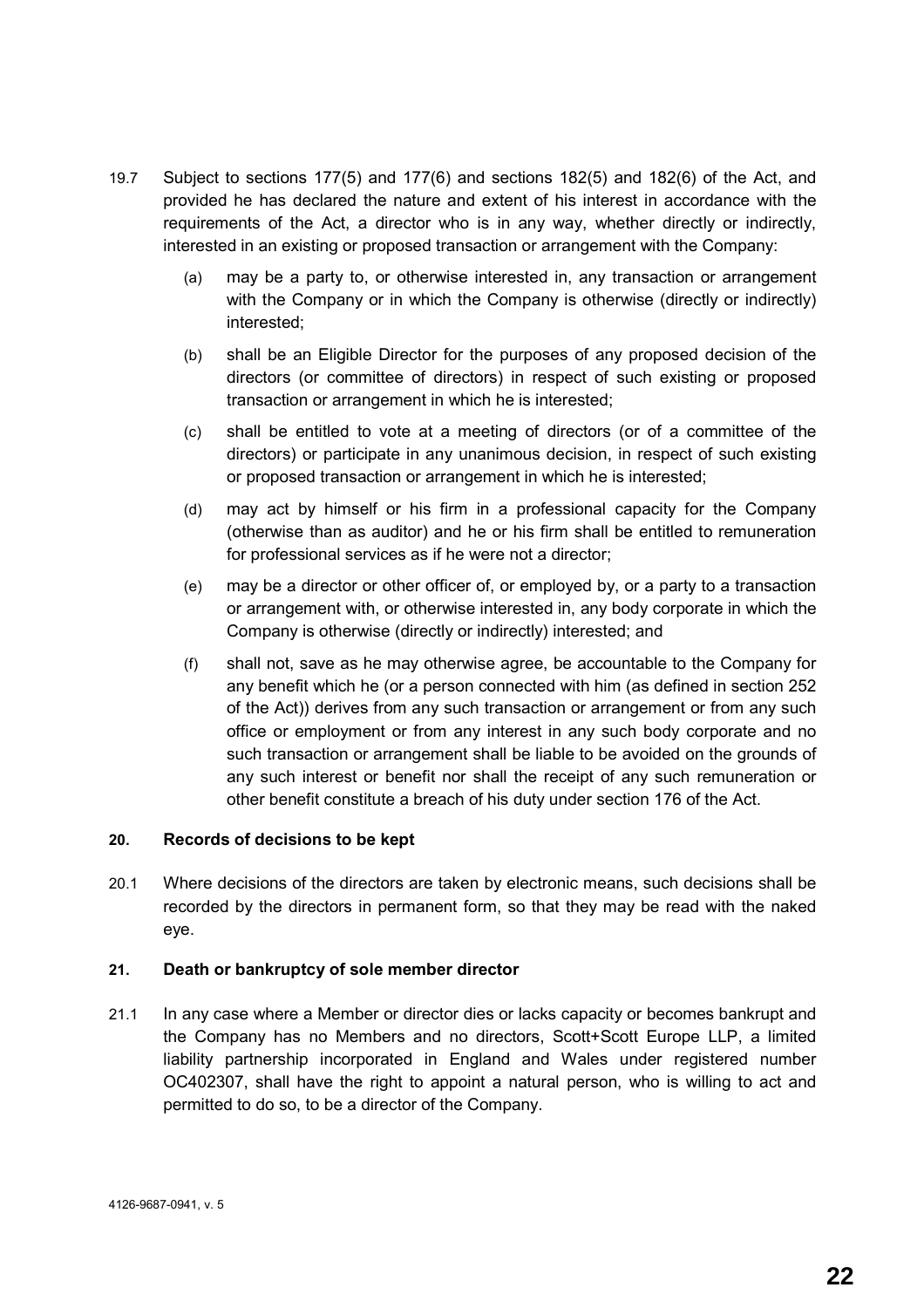#### **22. Appointment and removal of directors**

- 22.1 The maximum number of directors shall be ten and the minimum number shall be one.
- 22.2 The directors may appoint a person as an additional director.
- 22.3 The directors may terminate the directorship of a director without his consent by giving the director written notice if, in the reasonable opinion of the other directors, the director:
	- (a) is guilty of conduct or has a conflict of interest which has or is likely to have a serious adverse effect on the Company or bring the Company or any or all of the Members, the Class Members and directors into disrepute;
	- (b) has acted or has threatened to act in a manner which is contrary to the interests of the Company as a whole; or
	- (c) has failed to observe the terms of these Articles.
- 22.4 The notice to the director must give the director the opportunity to be heard in writing or in person as to why his directorship should not be terminated. The directors must consider any representations made by the director and inform the director of their decision following such consideration. There shall be no right to appeal from a decision of the directors to terminate the directorship of a director.
- 22.5 If a director ceases to be a director, he also ceases to be a Member.

#### **23. Appointment and removal of alternate directors**

- 23.1 Any director (other than an alternate director) (**Appointor**) may appoint as an alternate any other director, or any other person approved by resolution of the directors, to:
	- (a) exercise that director's powers; and
	- (b) carry out that director's responsibilities,

in relation to the taking of decisions by the directors, in the absence of the Appointor.

- 23.2 Any appointment or removal of an alternate director must be effected by notice in writing to the Company signed by the Appointor, or in any other manner approved by the directors.
- 23.3 The notice must:
	- (a) identify the proposed alternate; and
	- (b) in the case of a notice of appointment, contain a statement signed by the proposed alternate that he is willing to act as the alternate of the director giving the notice.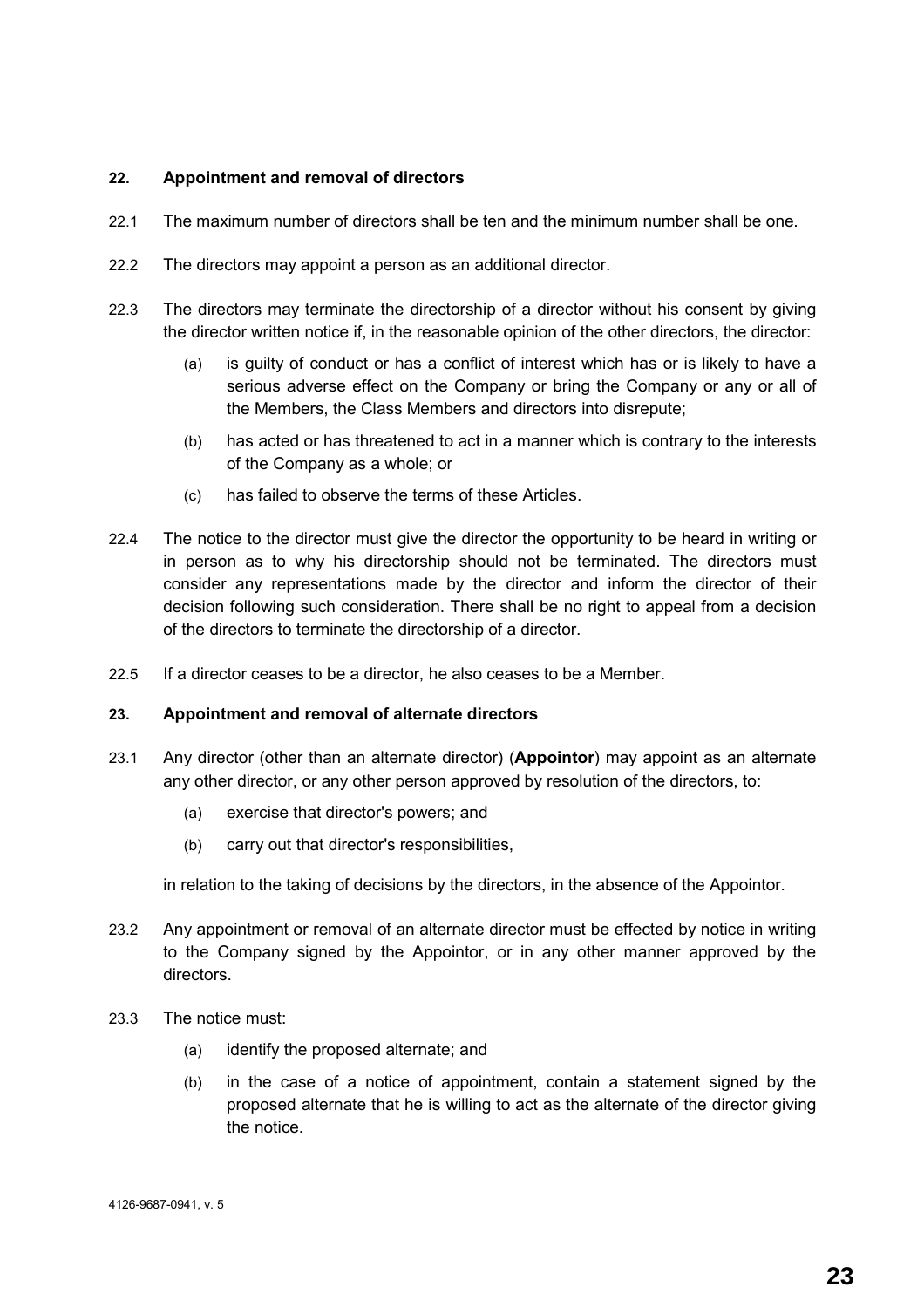#### **24. Rights and responsibilities of alternate directors**

- 24.1 An alternate director may act as alternate director to more than one director and has the same rights in relation to any decision of the directors as the Appointor.
- 24.2 Except as the Articles specify otherwise, alternate directors are:
	- (a) deemed for all purposes to be directors;
	- (b) liable for their own acts and omissions;
	- (c) subject to the same restrictions as their Appointors; and
	- (d) not deemed to be agents of or for their Appointors

and, in particular (without limitation), each alternate director shall be entitled to receive notice of all meetings of directors and of all meetings of committees of directors of which his Appointor is a Member.

- 24.3 A person who is an alternate director but not a director:
	- (a) may be counted as participating for the purposes of determining whether a quorum is present (but only if that person's Appointor is not participating);
	- (b) may participate in a unanimous decision of the directors (but only if his Appointor is an Eligible Director in relation to that decision, but does not participate); and
	- (c) shall not be counted as more than one director for the purposes of Article 24.3.
- 24.4 A director who is also an alternate director is entitled, in the absence of his Appointor(s), to a separate vote on behalf of each Appointor, in addition to his own vote on any decision of the directors (provided that an Appointor for whom he exercises a separate vote is an Eligible Director in relation to that decision).
- 24.5 An alternate director may be paid expenses and may be indemnified by the Company to the same extent as if he were a director but shall not be entitled to receive any remuneration from the Company for serving as an alternate director except such part (if any) of the remuneration otherwise payable to the alternate's Appointor as the Appointor may by notice in writing to the Company from time to time direct.

#### **25. Termination of alternate directorship**

- 25.1 An alternate director's appointment as an alternate (in respect of a particular Appointor) terminates:
	- (a) when the alternate's Appointor revokes the appointment by notice to the Company in writing specifying when it is to terminate;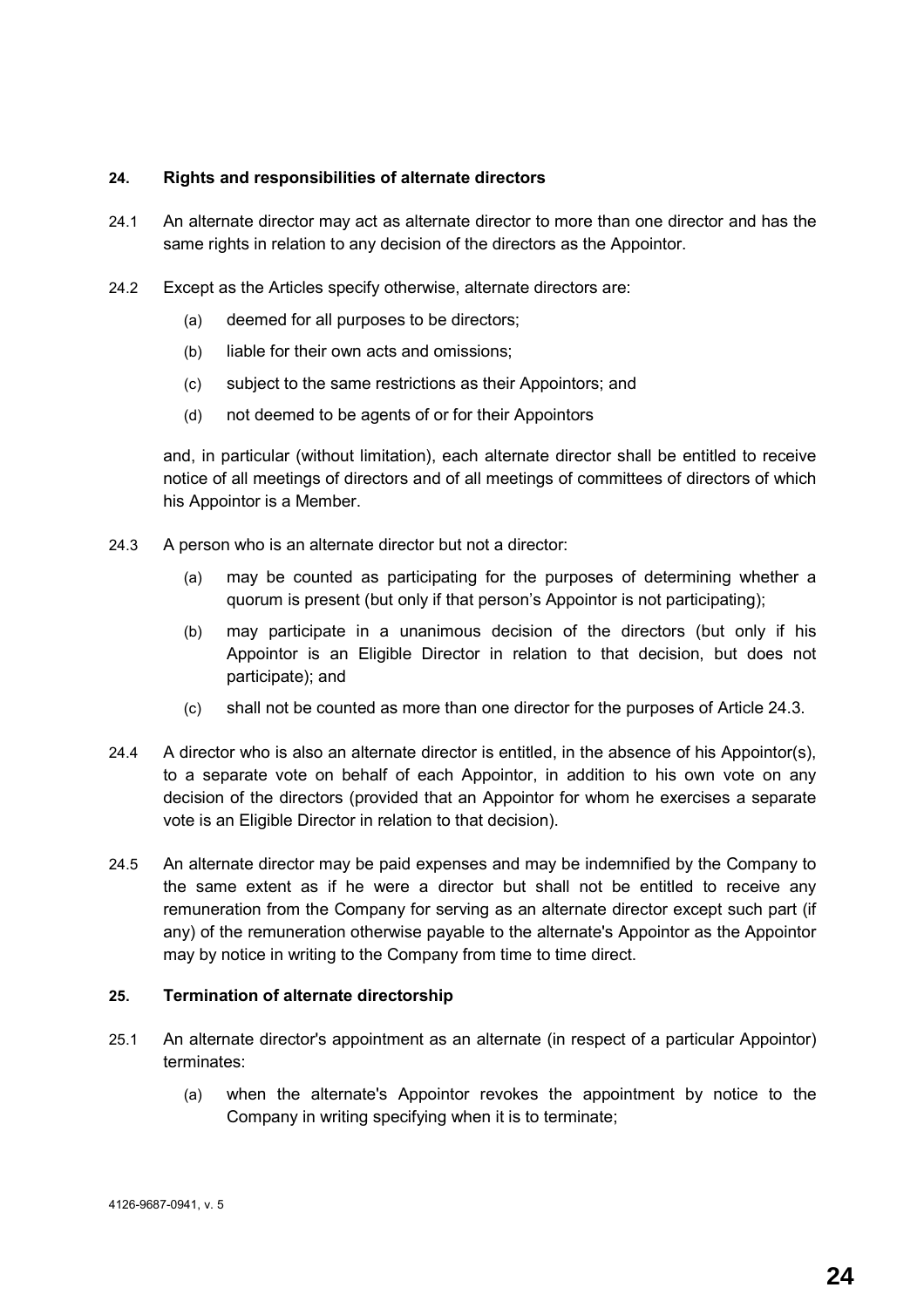- (b) on the occurrence, in relation to the alternate, of any event which, if it occurred in relation to the alternate's Appointor, would result in the termination of the Appointor's appointment as a director;
- (c) on the death of the alternate's Appointor; or
- (d) when the alternate director's Appointor ceases to be a director for whatever reason.

#### **26. Secretary**

26.1 The directors may appoint any person who is willing to act as the secretary for such term, at such remuneration and upon such conditions as they may think fit and from time to time remove such person and, if the directors so decide, appoint a replacement, in each case by a decision of the directors.

#### **27. Change of company name**

The name of the Company may be changed by:

- (a) a decision of the directors; or
- (b) a special resolution of the Members,

or otherwise in accordance with the Act.

#### **Members**

#### **28. Membership**

- 28.1 The directors from time to time shall be the only Members and the Members from time to time shall be the only directors.
- 28.2 A director shall become a Member on becoming a director.
- 28.3 A Member shall become a director on becoming a Member.
- 28.4 The Company shall maintain a register of Members and any person ceasing to be a Member shall be removed from the Register.
- 28.5 The subscribers to the Memorandum of Association and each such other person who is admitted to membership in accordance with these Articles shall be Members of the Company.
- 28.6 The Company may admit to Membership an individual who applies to the Company using the application process approved by the directors and is approved by the directors.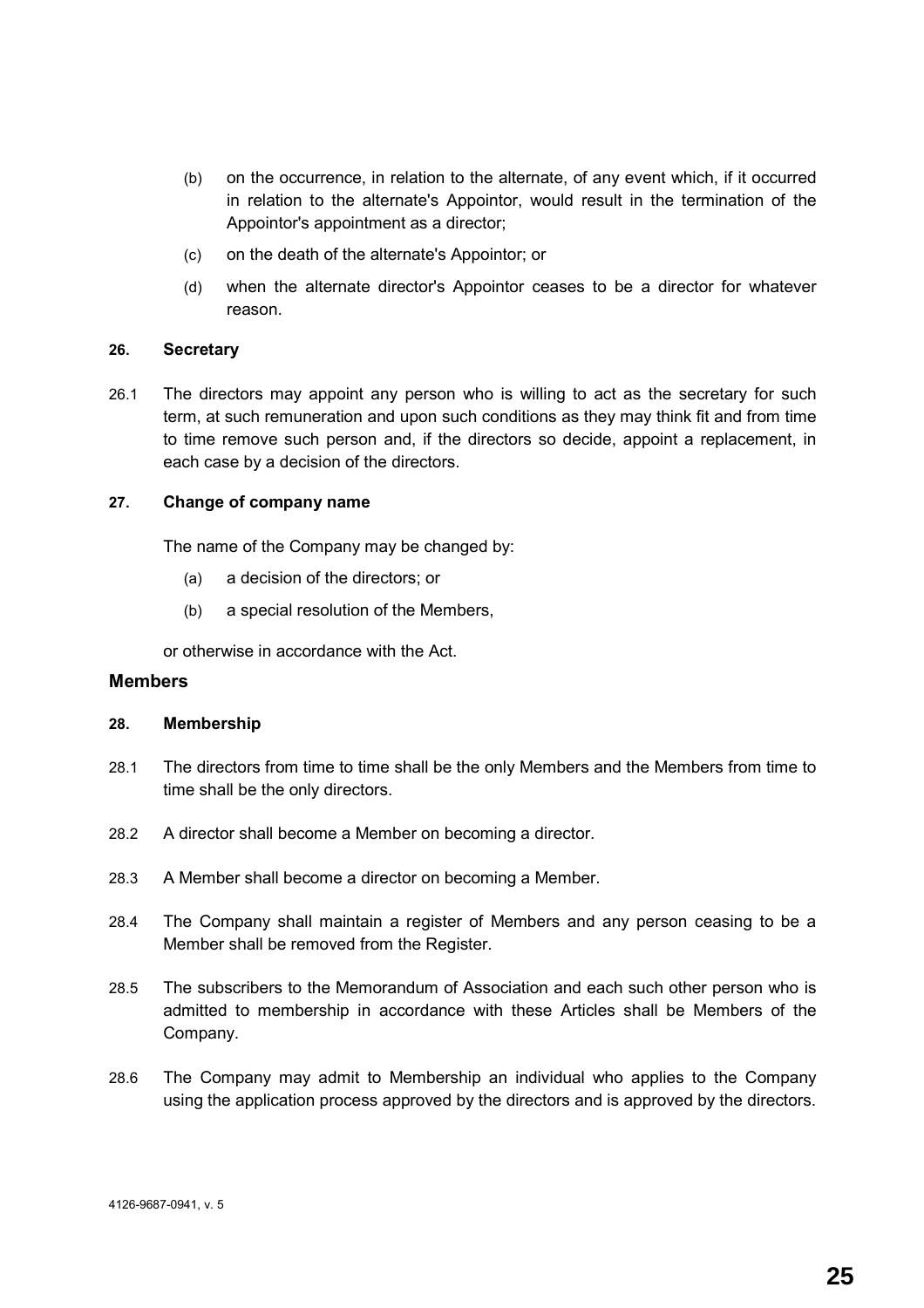- 28.7 An applicant for Membership must be proposed by a director and (if there is more than one director) such proposal must be seconded by another director.
- 28.8 The directors may in their discretion and without giving any reason refuse to admit any person as a Member without giving reasons.
- 28.9 The provisions of section 113 of the Act shall be observed by the Company and every Member of the Company other than the subscribers to the Memorandum of Association shall on becoming a Member sign a consent to become a Member in a form approved by the directors.
- 28.10 If a Member shall die or be adjudged bankrupt his legal personal representative or representatives or the trustee in his bankruptcy shall not be entitled to be registered as a Member. Instead, Scott+Scott Europe LLP has the right, by notice in writing, to appoint a natural person, who is willing to act and permitted to do so, to replace the Member of the Company.
- 28.11 There shall be a maximum number of ten Members.

#### **29. Termination of Membership**

- 29.1 The directors may terminate the Membership of any Member without his consent by giving the Member written notice if, in the reasonable opinion of the directors, the Member:
	- (a) is guilty of conduct which has or is likely to have a serious adverse effect on the Company or bring the Company or any or all of the Members, the Class Members and directors into disrepute;
	- (b) has acted or has threatened to act in a manner which is contrary to the interests of the Company as a whole; or
	- (c) has failed to observe the terms of these Articles.
- 29.2 Following such termination, the Member shall be removed from the Register of Members.
- 29.3 The notice to the Member must give the Member the opportunity to be heard in writing or in person as to why his membership should not be terminated. The directors must consider any representations made by the Member and inform the Member of their decision following such consideration. There shall be no right to appeal from a decision of the directors to terminate the Membership of a Member.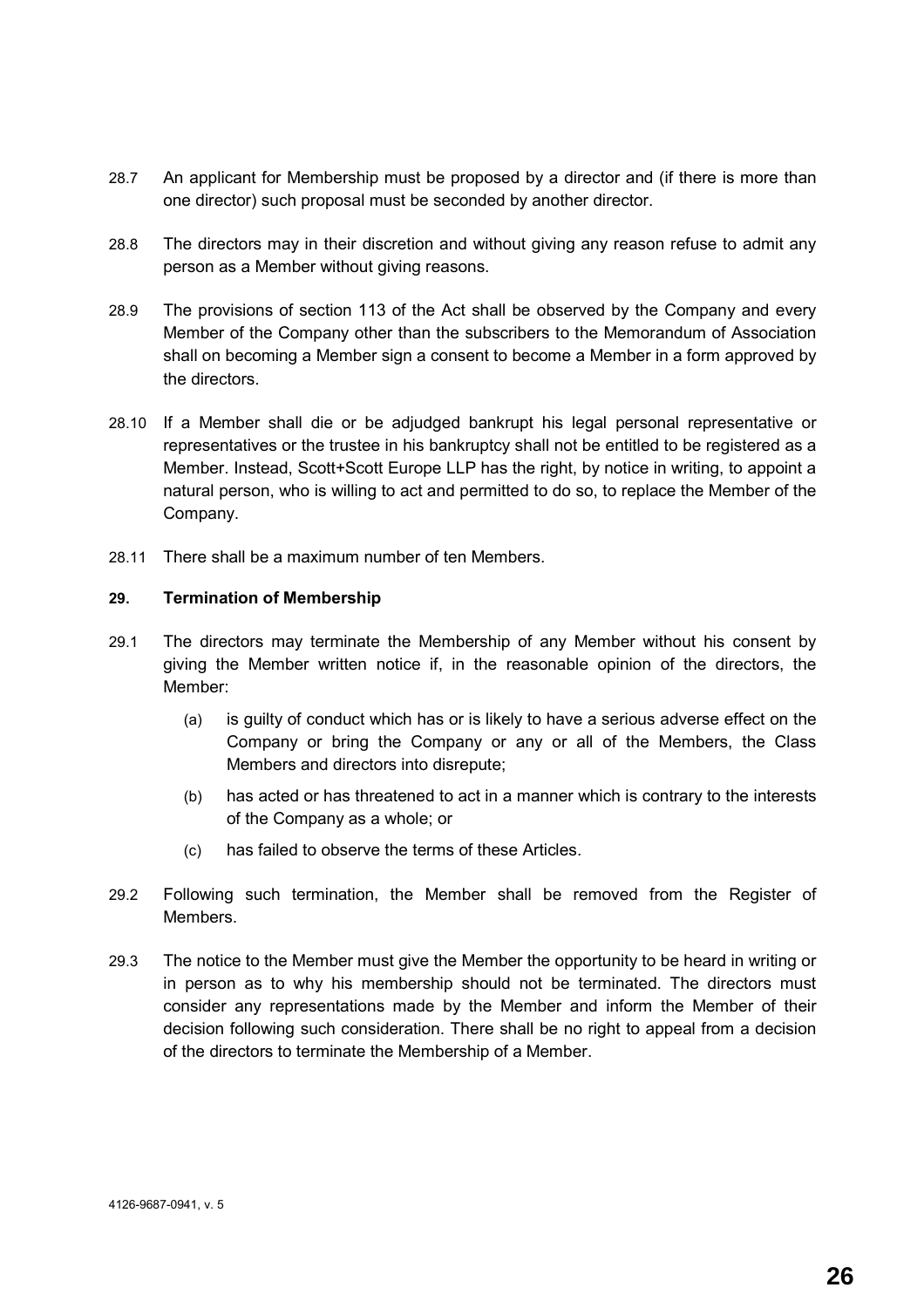- 29.4 A Member whose Membership is terminated under this Article 29 shall not be entitled to a refund of any subscription or Membership fee and shall remain liable to pay to the Company any subscription or other sum owed by him.
- 29.5 Membership is not transferable.
- 29.6 A Member may withdraw from Membership of the Company and shall cease to be a Member with the directors' consent.

#### **Administrative arrangements**

#### **30. Means of communication to be used**

- 30.1 Any notice, document or other information shall be deemed served on or delivered to the intended recipient:
	- (a) if properly addressed and sent by prepaid United Kingdom first class post to an address in the United Kingdom, 48 hours after it was posted (or five Business Days after posting either to an address outside the United Kingdom or from outside the United Kingdom to an address within the United Kingdom, if (in each case) sent by reputable international overnight courier addressed to the intended recipient, provided that delivery in at least five Business Days was guaranteed at the time of sending and the sending party receives a confirmation of delivery from the courier service provider);
	- (b) if properly addressed and delivered by hand, when it was given or left at the appropriate address;
	- (c) if properly addressed and sent or supplied by electronic means, one hour after the document or information was sent or supplied; and
	- (d) if sent or supplied by means of a website, when the material is first made available on the website or (if later) when the recipient receives (or is deemed to have received) notice of the fact that the material is available on the website.
- 30.2 In proving that any notice, document or other information was properly addressed, it shall suffice to show that the notice, document or other information was addressed to an address permitted for the purpose by the Act.

#### **31. Rules**

31.1 The directors may establish rules governing matters relating to Company administration that are required from time to time for the effective operation of the Company (for example, the provisions relating to classes of Members, Membership fees and subscriptions and the admission criteria for Members). If there is a conflict between the